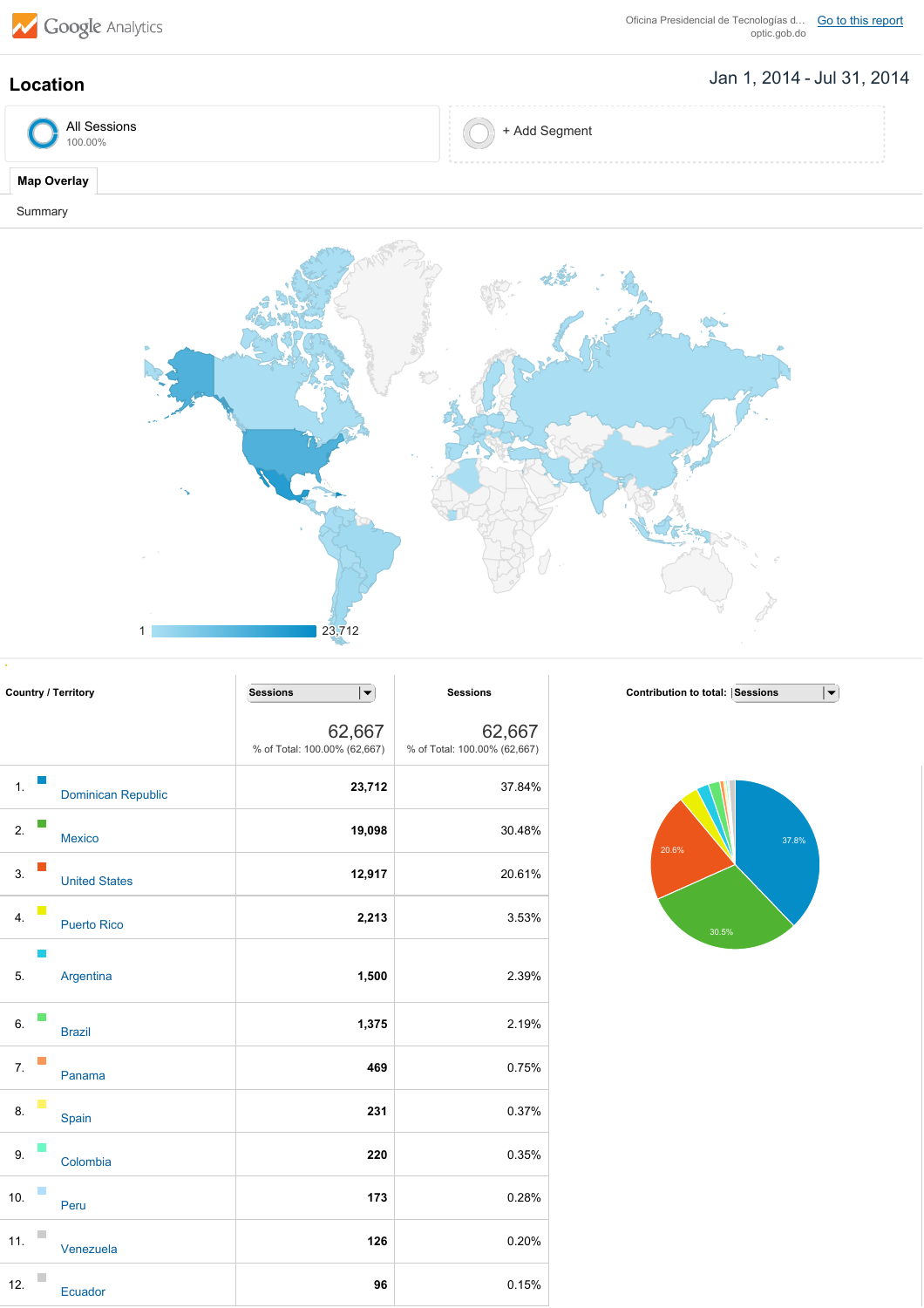| 13. | T.             | Guatemala             | 90                      | 0.14% |
|-----|----------------|-----------------------|-------------------------|-------|
| 14. |                | Germany               | 54                      | 0.09% |
| 15. |                | Chile                 | 52                      | 0.08% |
| 16. |                | <b>Bolivia</b>        | 32                      | 0.05% |
| 17. |                | <b>Costa Rica</b>     | 27                      | 0.04% |
| 18. |                | Uruguay               | 26                      | 0.04% |
| 19. |                | Honduras              | 22                      | 0.04% |
| 20. |                | Paraguay              | 21                      | 0.03% |
| 21. |                | Canada                | 18                      | 0.03% |
| 22. |                | India                 | 17                      | 0.03% |
| 23. |                | El Salvador           | 17                      | 0.03% |
| 24. |                | France                | 16                      | 0.03% |
| 25. |                | Nicaragua             | 14                      | 0.02% |
| 26. |                | Russia                | 12                      | 0.02% |
| 27. | П              | <b>United Kingdom</b> | 11                      | 0.02% |
| 28. |                | Italy                 | 11                      | 0.02% |
| 29. | $\mathbb{R}^n$ | South Korea           | 10                      | 0.02% |
| 30. |                | Côte d'Ivoire         | 8                       | 0.01% |
| 31. |                | Cuba                  | 8                       | 0.01% |
| 32. |                | Switzerland           | $\overline{\mathbf{z}}$ | 0.01% |
| 33. |                | (not set)             | 6                       | 0.01% |
| 34. |                | Netherlands           | 5                       | 0.01% |
| 35. |                | Romania               | 5                       | 0.01% |
| 36. |                | <b>Belgium</b>        | 4                       | 0.01% |
| 37. |                | China                 | 4                       | 0.01% |
| 38. |                | <b>Turkey</b>         | 4                       | 0.01% |
| 39. |                | Haiti                 | 3                       | 0.00% |
| 40. |                | Indonesia             | 3                       | 0.00% |
| 41. |                | Poland                | 3                       | 0.00% |
| 42. |                | Austria               | $\boldsymbol{2}$        | 0.00% |